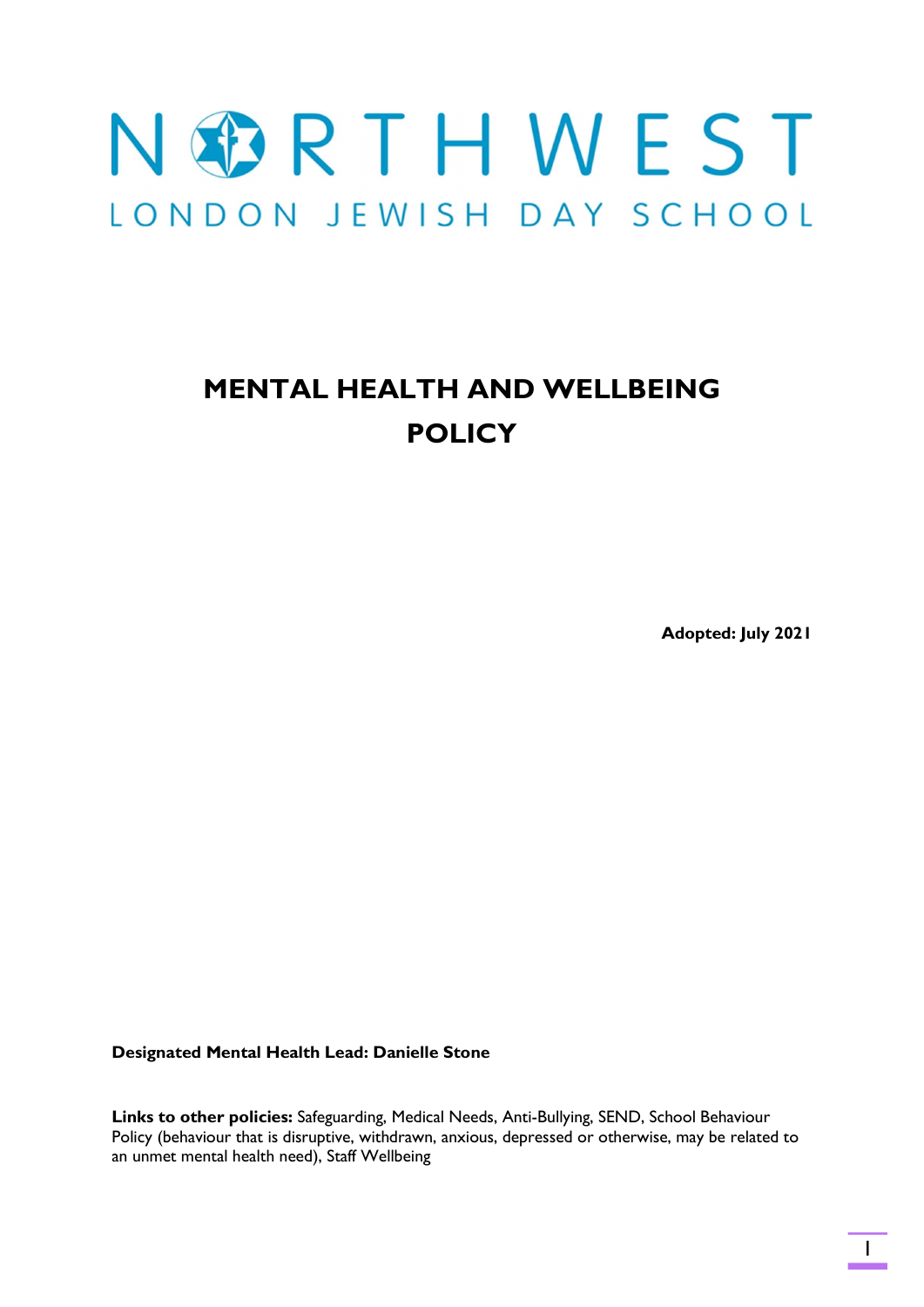### **CONTENTS**

| <b>Policy Statement</b>                                  | 3 |
|----------------------------------------------------------|---|
| <b>Policy Scope</b>                                      | 3 |
| <b>Policy Aims</b>                                       | 3 |
| <b>Key Staff Members</b>                                 | 4 |
| <b>What is Mental Health?</b>                            | 4 |
| <b>Risks and Protective Factors</b>                      | 5 |
| <b>Whole School Approach</b>                             | 7 |
| <b>Teaching About Mental Health</b>                      | 7 |
| Support at School and in the Local Community             | 8 |
| <b>Training</b>                                          | 8 |
| <b>Policy Review</b>                                     | 8 |
| <b>Appendices</b>                                        |   |
| <b>JIGSAW PSHE curriculum overview</b><br>$\blacksquare$ | 9 |

- Signposts to further information 16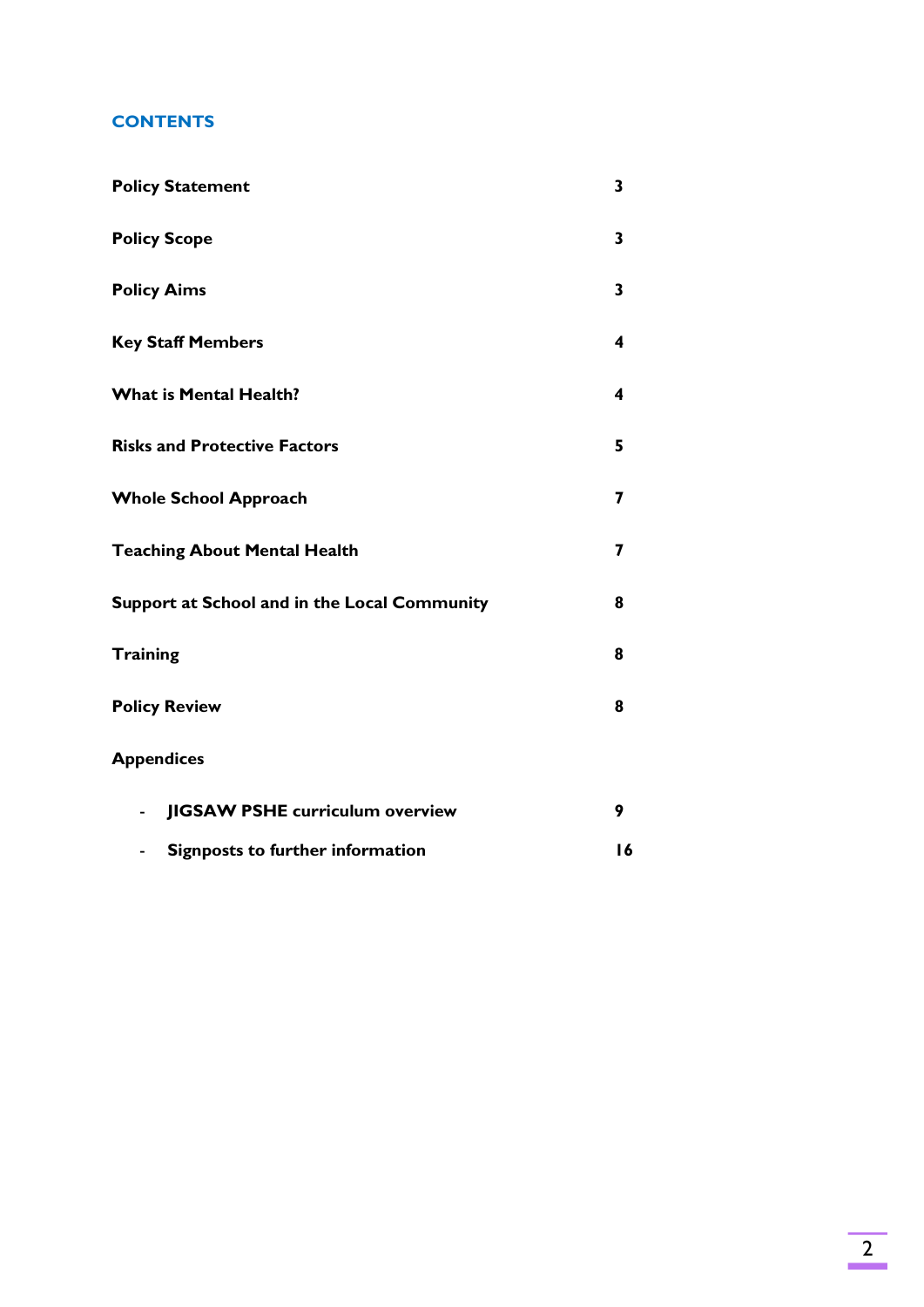#### POLICY STATEMENT

At North West London Jewish Day School (NWLJDS), we are committed to supporting the mental health and wellbeing of our pupils and staff.

Our culture is supportive, caring and respectful. We encourage pupils to be open and we want each child to have their voice heard. We adopt a whole school approach where positive mental health is everybody's responsibility.

#### POLICY SCOPE

This policy is a guide to all staff, including teachers, governors and non-teaching staff. It outlines our approach to promoting pupil mental health and wellbeing. It should be read and understood alongside our other relevant school policies.

#### POLICY AIMS

The aim of our policy is to demonstrate our commitment to the mental health of our staff and pupils.

#### At NWLJDS, we will always:

- Help children to understand their emotions and experiences better
- **Ensure our pupils feel comfortable sharing any concerns and worries**
- Help children to form and maintain relationships
- **Encourage children to be confident and help to promote their self esteem**
- Help children to develop resilience and ways of coping with setbacks
- Ensure a curriculum is taught from Nursery to Year 6 where pupils explicitly learn about managing emotions and how to stay healthy (physically, mentally and emotionally) and how to seek help if necessary.

#### We will always promote a healthy environment by:

- **Promoting positive mental health and emotional wellbeing in all pupils and staff**
- **EXEC** Celebrating both academic and non-academic achievements
- **Promoting our school values and encouraging a sense of belonging and community**
- **Providing opportunities to develop a sense of worth and the ability to reflect**
- Celebrating each pupil for who they are and making every pupil feel valued and respected
- Adopting a whole school approach to mental health and providing support to any pupil that needs it
- Raising awareness amongst staff and pupils about mental health issues and their signs and symptoms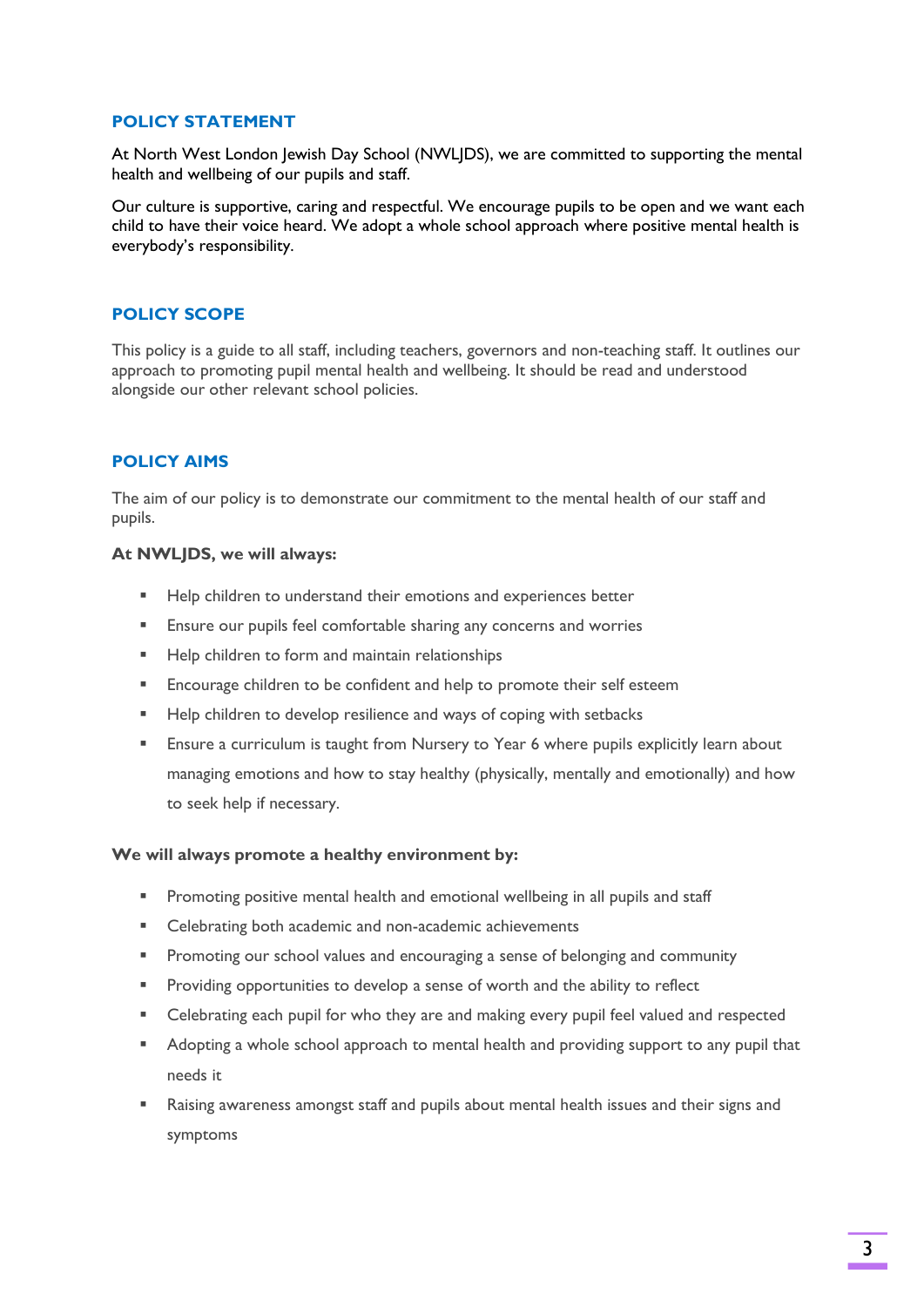- Training and supporting all staff to understand mental health issues and spot early warning signs to help prevent or address mental health problems
- Supporting staff who are struggling with their own mental health

#### KEY STAFF MEMBERS

All staff members have a responsibility to promote the mental health of pupils and each other. All class teachers are expected to establish positive relationships with every child. However, certain staff members have specific role in the process.

These are:

Designated Child Protection Officers: Judith Caplan, Amanda Shoota, Madeleine Bendell

Designated Mental Health Lead: Danielle Stone

#### WHAT IS MENTAL HEALTH?

Mental health affects how a person feels, thinks and acts. It refers to a person's emotional, psychological, and social wellbeing. An individual's mental health can change and fluctuate on a daily basis and over time, and can be affected by a range of factors.

When children have good levels of wellbeing it helps them to:

- o Learn and explore the world
- o Feel, express and manage positive and negative emotions
- o Form and maintain good relationships with others
- o Cope with, and manage, change, setbacks and uncertainty
- o Develop and thrive

When children look after their mental health and develop their coping skills, it can help them to boost their resilience, self-esteem and confidence. It can also help them learn to settle themselves, feel calm, and engage positively with their education – which can, in turn, improve their academic attainment.

#### The mental health spectrum

At any one time, a child or young person may be anywhere on a spectrum between being healthy and unwell. Many children move along the spectrum at different times.

#### **Mental health spectrum**



Adapted from Centre for Mental Health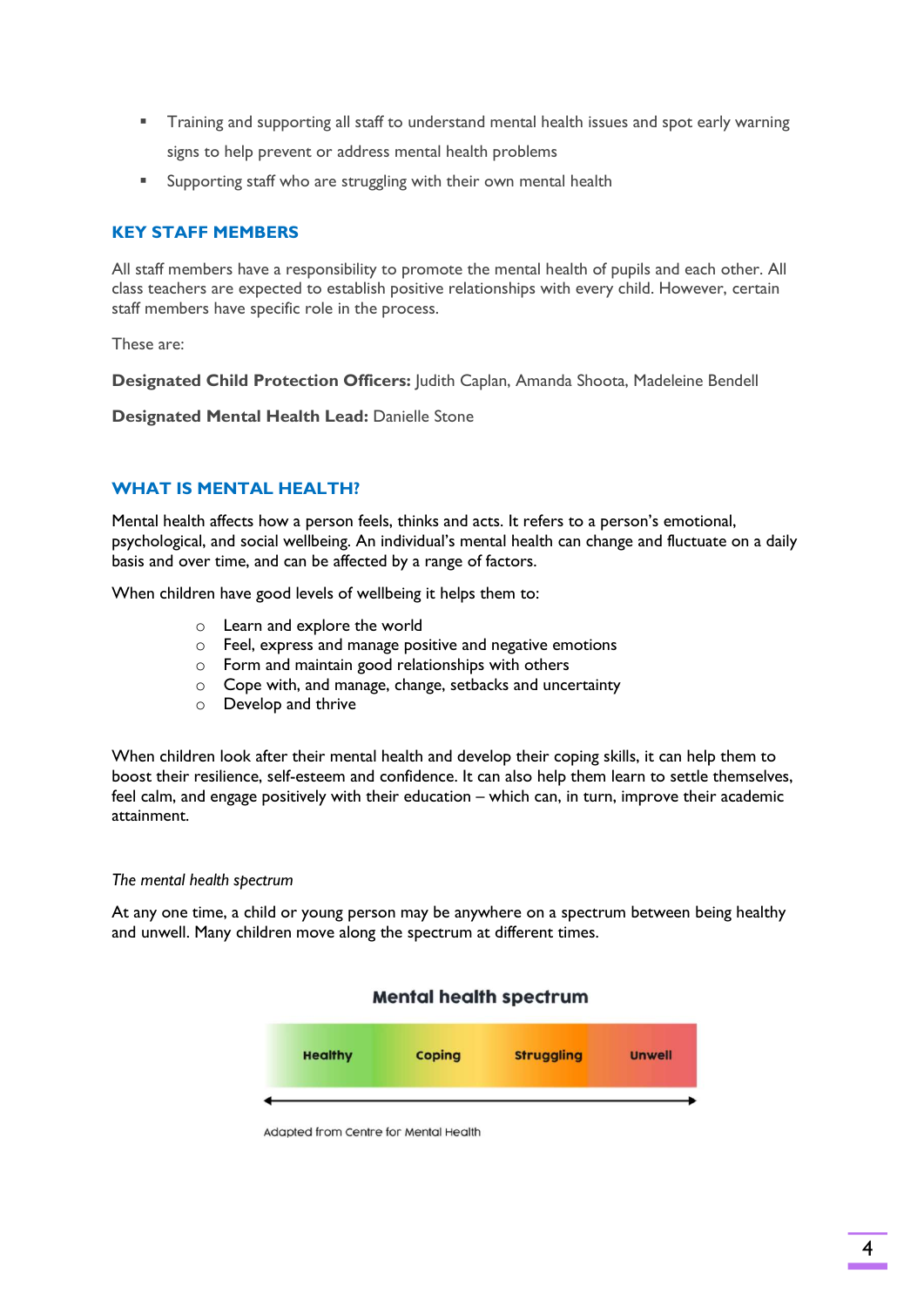#### What affects a child's mental health?

A child's mental health will be influenced by many things over time, and because children have different personalities, they will react and cope with challenging situations in different ways.

The presence or absence and various combinations of protective and risk factors contribute to the mental health of children. Risk factors may challenge and undermine children's mental health whereas protective factors are measures that schools can put in place that help build good mental health and resilience, and reduce the risks that can harm children's mental health.

#### FROM DFE 'MENTAL HEALTH AND BEHAVIOUR IN SCHOOLS' NOVEMBER 2018

|               | <b>Risk Factors</b>                                                                                                                                                                                                                                                                                                                                                                                                                                                                     | <b>Protective Factors</b>                                                                                                                                                                                                                                                                |
|---------------|-----------------------------------------------------------------------------------------------------------------------------------------------------------------------------------------------------------------------------------------------------------------------------------------------------------------------------------------------------------------------------------------------------------------------------------------------------------------------------------------|------------------------------------------------------------------------------------------------------------------------------------------------------------------------------------------------------------------------------------------------------------------------------------------|
| In the child  | Genetic influences<br>Low IQ and learning disabilities<br>Specific development delay or neuro-<br>diversity<br>Communication difficulties<br>Difficult temperament<br>Physical illness<br>Academic failure<br>Low self-esteem                                                                                                                                                                                                                                                           | Secure attachment experience<br>Outgoing temperament as an infant<br>Good communication skills, sociability<br>Being a planner and having a belief in control<br>Humour<br>A positive attitude<br>Experiences of success and achievement<br>Faith or spirituality<br>Capacity to reflect |
| In the family | Overt parental conflict including domestic<br>violence<br>Family breakdown (including where<br>children are taken into care or adopted)<br>Inconsistent or unclear discipline<br>٠<br>Hostile and rejecting relationships<br>Failure to adapt to a child's changing needs<br>۰<br>Physical, sexual, emotional abuse, or neglect<br>Parental psychiatric illness<br>۰<br>Parental criminality, alcoholism or<br>personality disorder<br>Death and loss - including loss of<br>friendship | At least one good parent-child relationship (or<br>one supportive adult)<br>Affection<br>Clear, consistent discipline<br>Support for education<br>Supportive long term relationship or the<br>absence of severe discord                                                                  |

#### Table 1: Risk and protective factors that are believed to be associated with mental health outcomes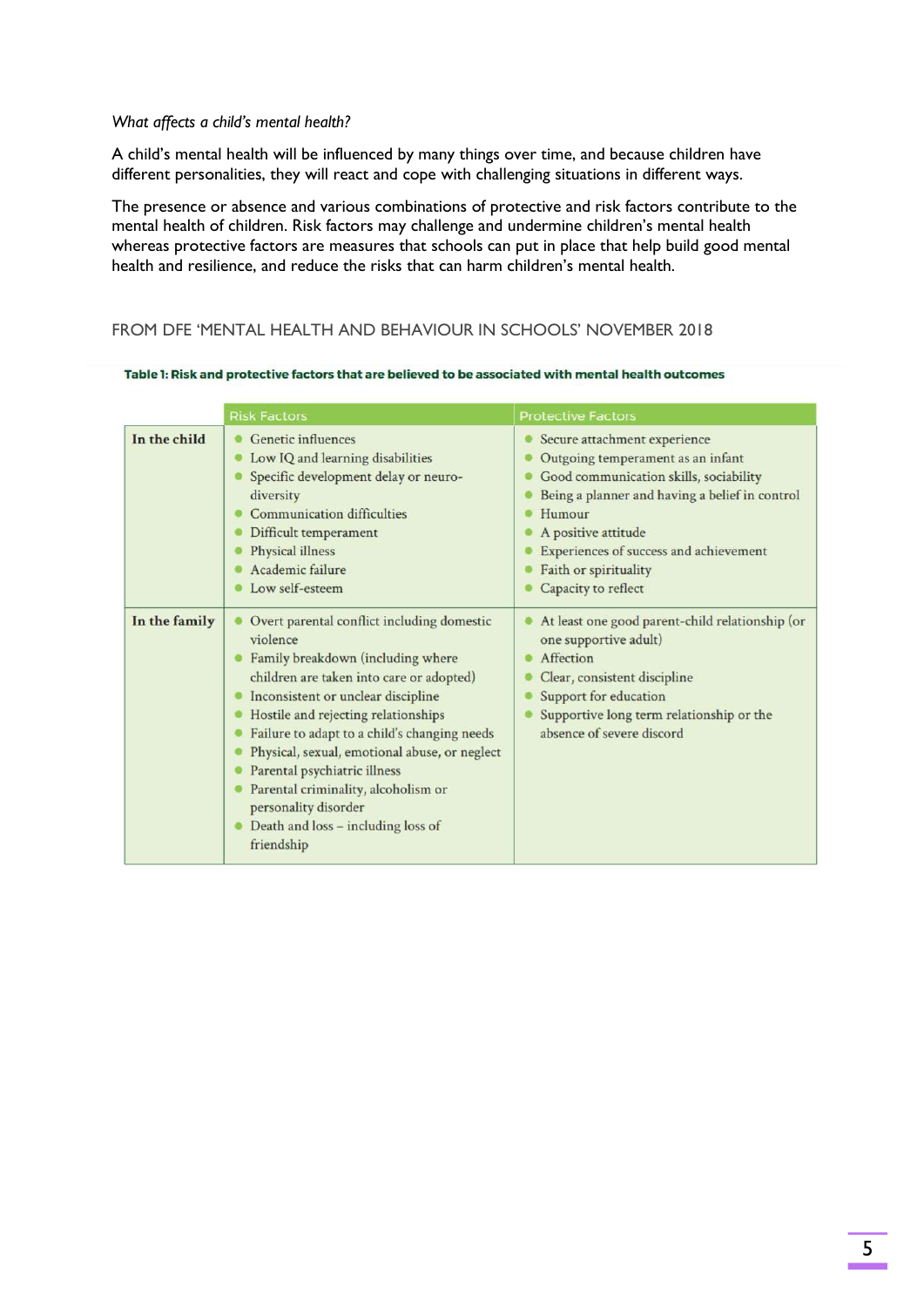|                     | <b>Risk Factors</b>                                                                                                                                                                                                                                                                                                                                      | <b>Protective Factors</b>                                                                                                                                                                                                                                                                                                                                                                                                                                                                                                                                                                                                                                                                                                                               |
|---------------------|----------------------------------------------------------------------------------------------------------------------------------------------------------------------------------------------------------------------------------------------------------------------------------------------------------------------------------------------------------|---------------------------------------------------------------------------------------------------------------------------------------------------------------------------------------------------------------------------------------------------------------------------------------------------------------------------------------------------------------------------------------------------------------------------------------------------------------------------------------------------------------------------------------------------------------------------------------------------------------------------------------------------------------------------------------------------------------------------------------------------------|
| In the school       | Bullying including online (cyber) bullying<br>Discrimination<br>Breakdown in or lack of positive friendships<br>Deviant peer influences<br>Peer pressure<br>Peer on peer abuse<br>Poor pupil to teacher/school staff<br>relationships                                                                                                                    | Clear policies on behaviour and bullying<br>Staff behaviour policy (also known as code of<br>conduct)<br>• 'Open door' policy for children to raise<br>problems<br>A whole-school approach to promoting good<br>mental health<br>Good pupil to teacher/school staff<br>relationships<br>Positive classroom management<br>A sense of belonging<br>Positive peer influences<br>Positive friendships<br>Effective safeguarding and Child Protection<br>policies<br>An effective early help process<br>· Understand their role in and be part of<br>effective multi-agency working<br>Appropriate procedures to ensure staff are<br>confident to raise concerns about policies and<br>processes, and know they will be dealt with<br>fairly and effectively |
| In the<br>community | Socio-economic disadvantage<br>Homelessness<br>Disaster, accidents, war or other<br>overwhelming events<br>Discrimination<br>Exploitation, including by criminal gangs<br>and organised crime groups, trafficking,<br>online abuse, sexual exploitation and<br>the influences of extremism leading to<br>radicalisation<br>Other significant life events | Wider supportive network<br>Good housing<br>High standard of living<br>High morale school with positive policies for<br>behaviour, attitudes and anti-bullying<br>Opportunities for valued social roles<br>Range of sport/leisure activities                                                                                                                                                                                                                                                                                                                                                                                                                                                                                                            |

Research for England suggests that one in 10 primary school children aged five to 10 has an identifiable mental health condition. Factors that can put a child more at risk of developing mental health problems can be identified early, otherwise there is a greater chance of them developing a mental health problem.

#### We believe preventative measures and early action is the best thing we can do as a school to help give our pupils the best start in life.

#### 70% mental health and emotional well-being activity prevention

- · Curriculum (e.g. mental health awareness, resilience, mindfulness, PSHE, SEAL, PATHS)
- Staff training (ongoing/business as usual), including suicide awareness training
- · Supervision for key staff (DSL's/pastoral team)
- · Clear processes and a vulnerability map for early identification across the school, including at KS transitions
- Clear processes for referral and support
- Youth Voice (youth led well-being team) and associated activities
- · Good behaviour, aspiration and relationships (reflected in school values)
- Parental mental health awareness and workshops
- Stigma reducing activities such as assemblies, posters, culture of 'it's OK not to be OK'.

#### 30% reactive activities, likely to be your most resource intensive activities

- School Counsellor/Place2Be/in school 1:1 support sessions
- CAHMS/specialist services
- Resilience/targeted groups run weekly
- Safe Space/Walk in Room
- · Individual support plans and mental health risk assessments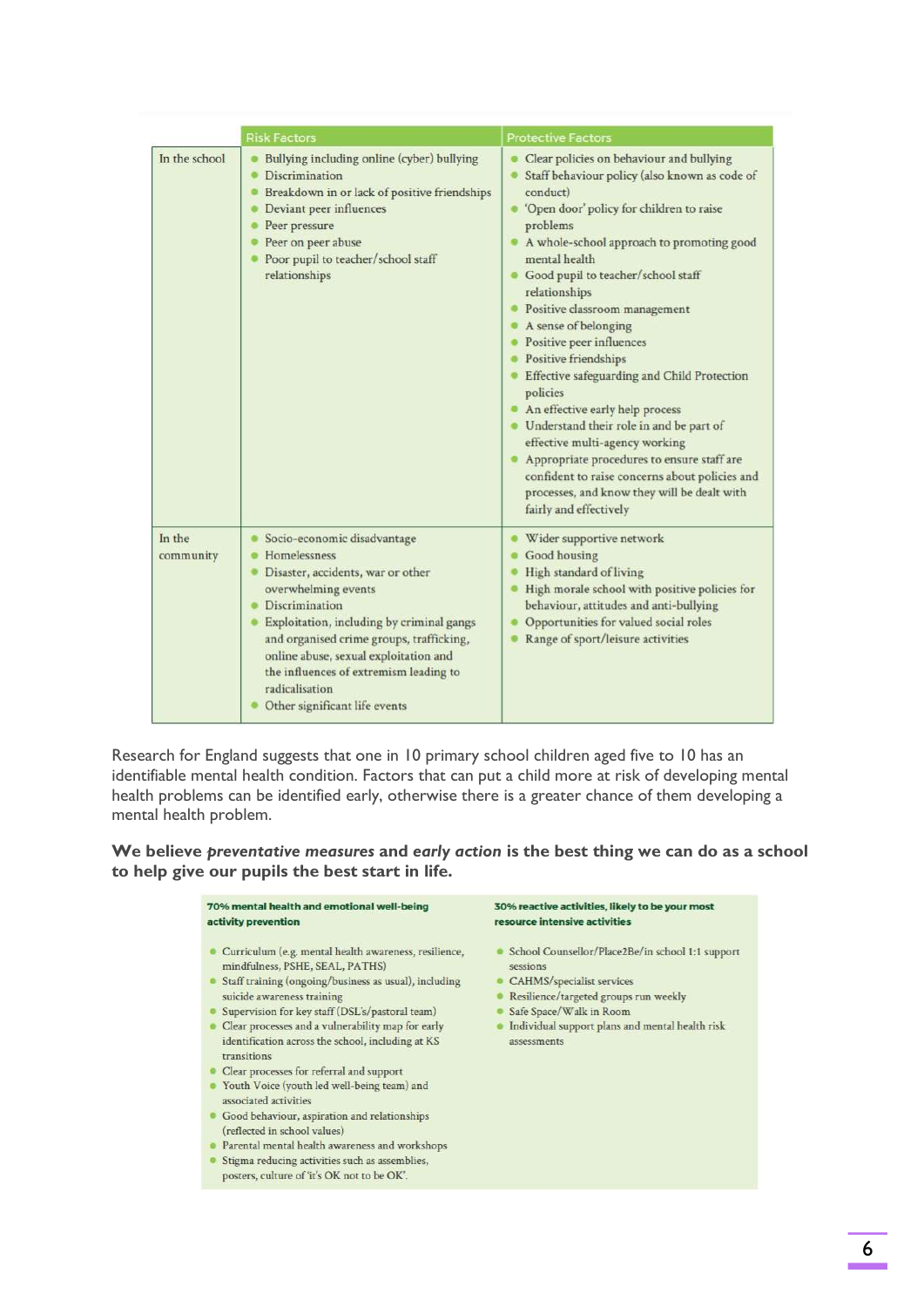#### WHOLE SCHOOL APPROACH

We take a whole school approach to becoming a mentally healthy school. A whole-school approach involves all parts of the school working together and being committed. It needs partnership working between senior leaders, governors, teachers and all school staff, as well as parents, carers and the wider community.

This encompasses five aspects:

- 1. Develop a supportive school and classroom climate which builds a sense of connectedness, focus and purpose, the acceptance of emotion and vulnerability. It should also foster warm relationships and the celebration of difference.
- 2. **Engagement of the whole community** encouraging pupil voice whilst engaging parents and families. Parents should feel supported as much as possible and always be kept informed about their child. Ensure parents are aware of who to talk to if they have concerns about their child and give guidance about how they can support their child's/children's positive mental health
- 3. Prioritise continuous professional learning and staff development that makes it clear that promoting good mental health is the responsibility of all members of school staff and community.
- 4. Implement **targeted programmes and interventions** and explicitly teach social and emotional skills.
- 5. Implement targeted responses and identify specialist pathways including the involvement of outside agencies, (e.g. paediatricians, CAMHS, counselling services, therapists, family support workers).

#### TEACHING ABOUT MENTAL HEALTH

At NWLJDS we aim to help children develop social and emotional skills providing them with the coping skills and tools they need to understand and manage their thoughts, feelings, behaviour, goals and relationships; as well as thrive, be self-aware, have confidence and be able to work in a team.

Good evidence shows that school programmes which promote social and emotional skills can improve children's mental health and academic attainment. Children with good mental health are more positive, engaged in school and can achieve better academically.

At NWLIDS, pupils are taught explicit health and wellbeing lessons via the Jigsaw PSHE curriculum (see appendix for full curriculum overview), and attempts are made to weave these topics and skills throughout the broader curriculum and school life. Primary and Secondary PSHE fulfilling RSE | Jigsaw PSHE Ltd

In addition to this, Nursery, Reception, Year 1 and Year 2 are following the weekly myHappymind sessions aimed to create a positive mental wellbeing culture in which children build resilience, selfesteem and character. This program uses the latest research, science and technology to help children develop lifelong habits and learn to thrive. Other year groups will cover some modules over the course of the year and all staff, and parents will have access to their specific domains for support and information. Home - myHappymind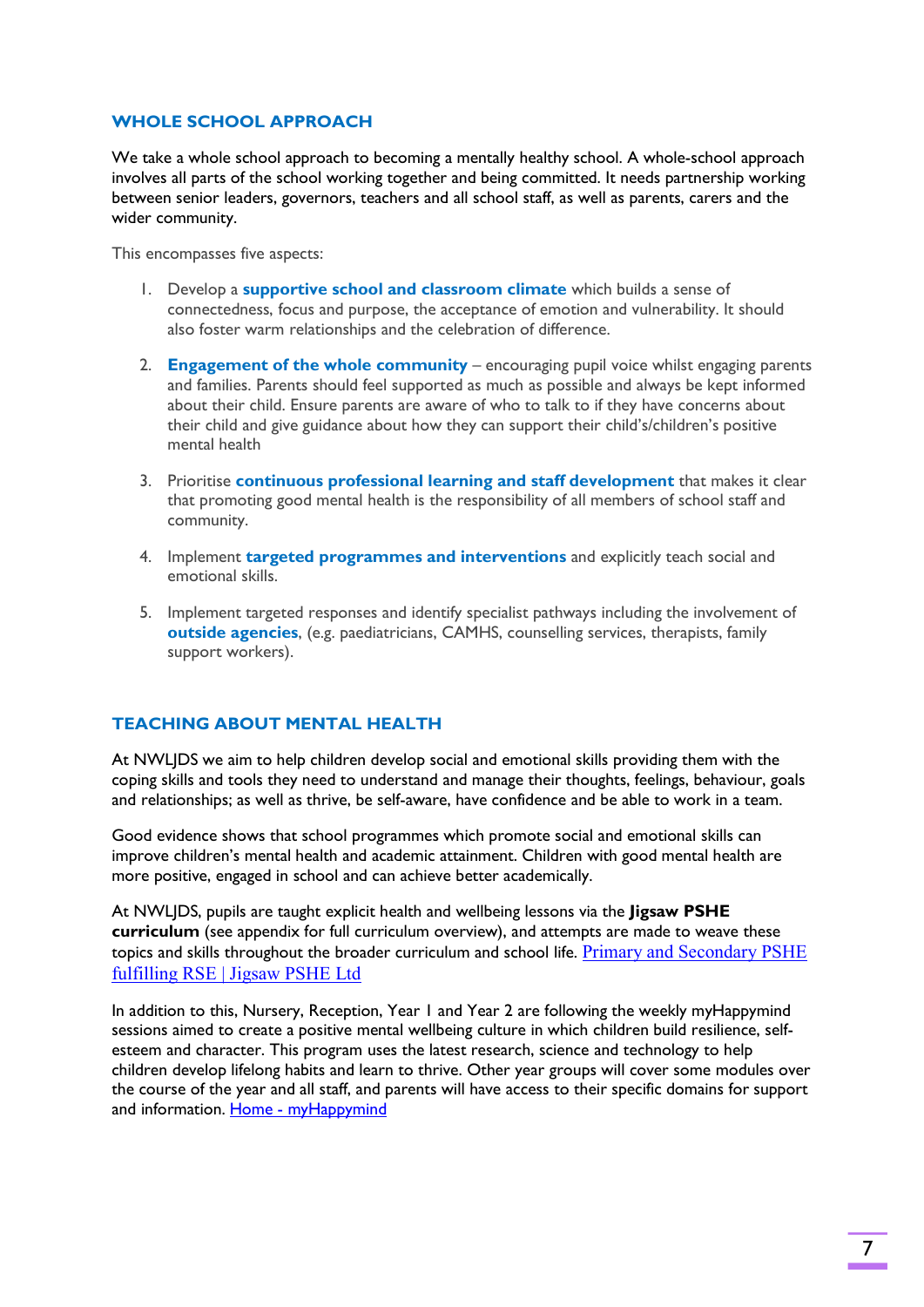## SUPPORT AT SCHOOL AND IN THE LOCAL COMMUNITY

Teachers are encouraged to disclose any concerns regarding pupils' mental and emotional health to the safeguarding team/mental health lead. If a child's behaviour is deemed as high risk, or if a changed behaviour continues, then they are encouraged to make a referral to the following support systems available in school:

- ELSA (Emotional Literacy Support Assistants): Danielle Stone, Shirley Choyen, Adina Elkouby
- Lego Therapy (training and resources from BOAT)
- Social Skills group (training and resources from Brent SLT)
- Play Therapy: Ashleigh Murray (referrals made to Danielle Stone)
- Talking Therapy: Janine Tamman, children's psychotherapist (referrals made to Danielle Stone)

There are also support networks available in the local community, that are accessible via referrals made by the ECM team. This includes:

- Child and Adolescent Mental Health Services (CAMHS)
- Wellbeing and Emotional Support Team (WEST) for pupils living in Brent
- Chai Cancer Care
- Grief Encounters

#### **TRAINING**

As a minimum, all staff will receive termly training about recognising and responding to mental health issues. All staff received training from JIGSAW PSHE, and further training can be organised for specific topics if necessary.

We will host relevant information on the school website for staff (and parents) who wish to learn more about mental health. It should inform staff about the early signs of mental health problems, what is and is not a cause for concern, and what to do if they think they have spotted a developing problem.

The following online training is available to all staff

- The MindEd (www.minded.org.uk) learning portal provides free online training suitable for staff wishing to know more about a specific issue.
- The National College currently have whole school access to a range of courses and webinars with 'mental health' as a main topic. All staff have completed the "Certificate in Understanding Mental Health"
- Mental Health Champions (Place2be/Pajes) a short course of 5 modules. A member of staff from each cohort have completed the training.

#### POLICY REVIEW

This policy will be reviewed every year. This is so it remains up to date, useful, and relevant.

We will also regularly review it in accordance with local and national policy changes.

\*It is also important to note that NWLJDS has begun the application for The Wellbeing Award for Schools via Optimus Education.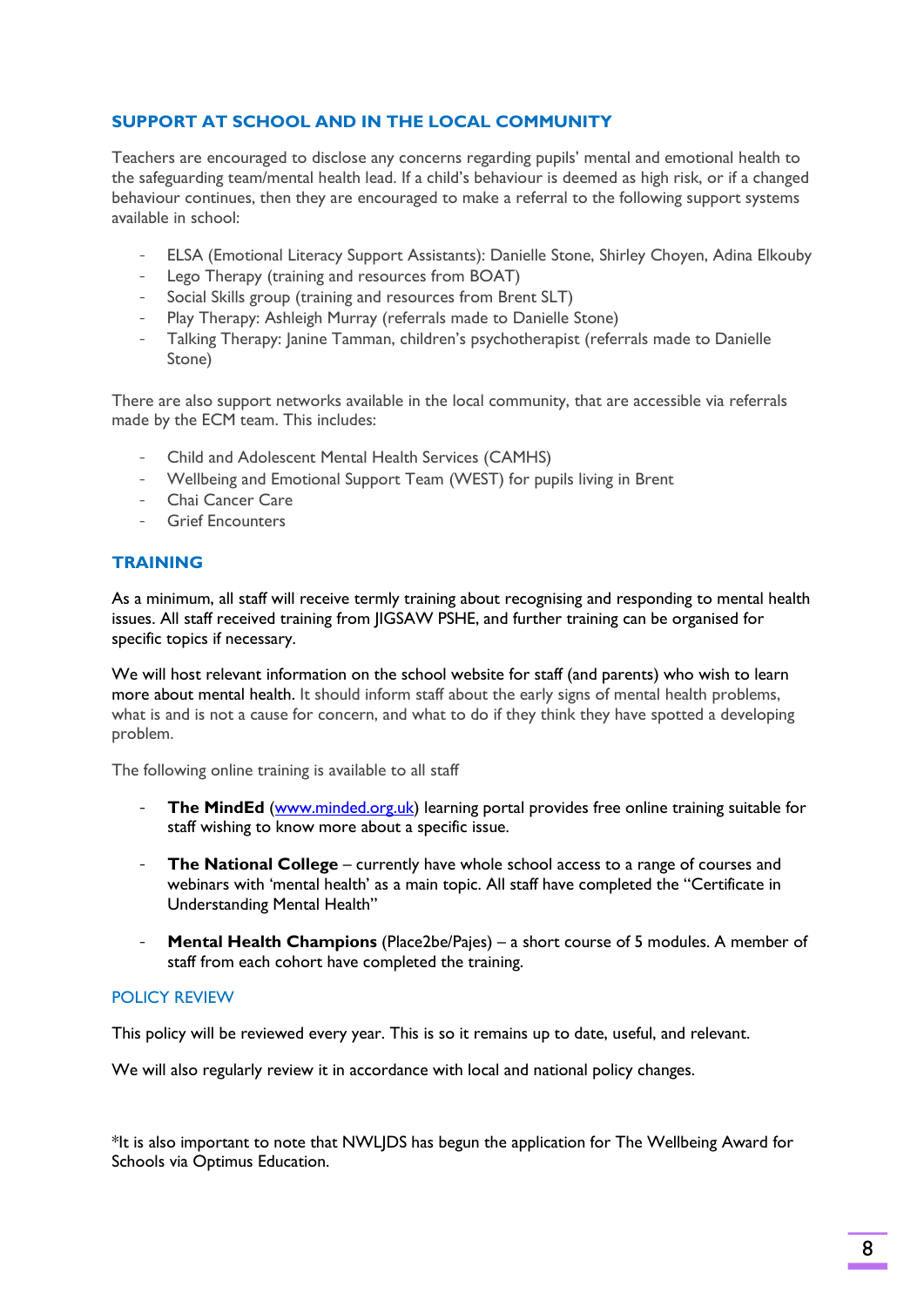#### **APPENDICES**

Information from NHS England tells us that 1 in 8 five to 19-year olds had at least one 'mental disorder' when assessed in 2017. Among primary school children, one in 10 five to 10-year olds had a mental disorder, with boys about twice as likely to be experiencing a mental disorder than girls.

NHS England splits these disorders into four broad categories:

- **Emotional**
- **Behavioural**
- **Hyperactivity**
- Other less common disorders

Emotional disorders were the most prevalent type of disorder experience by five to 19-year olds. Emotional disorders include:

- Anxiety disorders (characterised by fear and worry)
- Depressive disorders (characterised by sadness, loss of interest and energy, and low self-esteem
- Mania and bipolar affective disorder

#### JIGSAW CURRICULUM – SOCIAL/EMOTIONAL

#### Mental Health in JIGSAW PSHE

| $\bullet$<br>٠<br>٠<br>$\bullet$ | HI that mental wellbeing is a normal part of daily<br>life, in the same way as physical health.<br>H2 that there is a normal range of emotions (e.g.<br>happiness, sadness, anger, fear, surprise,<br>nervousness) and scale of emotions that all humans<br>experience in relation to different experiences and<br>situations.<br>H <sub>3</sub> how to recognise and talk about their emotions,<br>including having a varied vocabulary of words to use<br>when talking about their own and others' feelings.<br>H4 how to judge whether what they are feeling and<br>how they are behaving is appropriate and           | All of these aspects are covered in<br>lessons within the Puzzles<br><b>Healthy Me</b><br>Relationships<br>Changing Me<br><b>Celebrating Difference</b> |
|----------------------------------|---------------------------------------------------------------------------------------------------------------------------------------------------------------------------------------------------------------------------------------------------------------------------------------------------------------------------------------------------------------------------------------------------------------------------------------------------------------------------------------------------------------------------------------------------------------------------------------------------------------------------|---------------------------------------------------------------------------------------------------------------------------------------------------------|
| $\bullet$<br>٠<br>٠<br>$\bullet$ | proportionate.<br>H5 the benefits of physical exercise, time outdoors,<br>community participation, voluntary and service-<br>based activity on mental well-being and happiness.<br>H6 simple self-care techniques, including the<br>importance of rest, time spent with friends and<br>family and the benefits of hobbies and interests.<br>H7 isolation and loneliness can affect children and<br>that it is very important for children to discuss their<br>feelings with an adult and seek support.<br>H8 that bullying (including cyberbullying) has a<br>negative and often lasting impact on mental well-<br>being. |                                                                                                                                                         |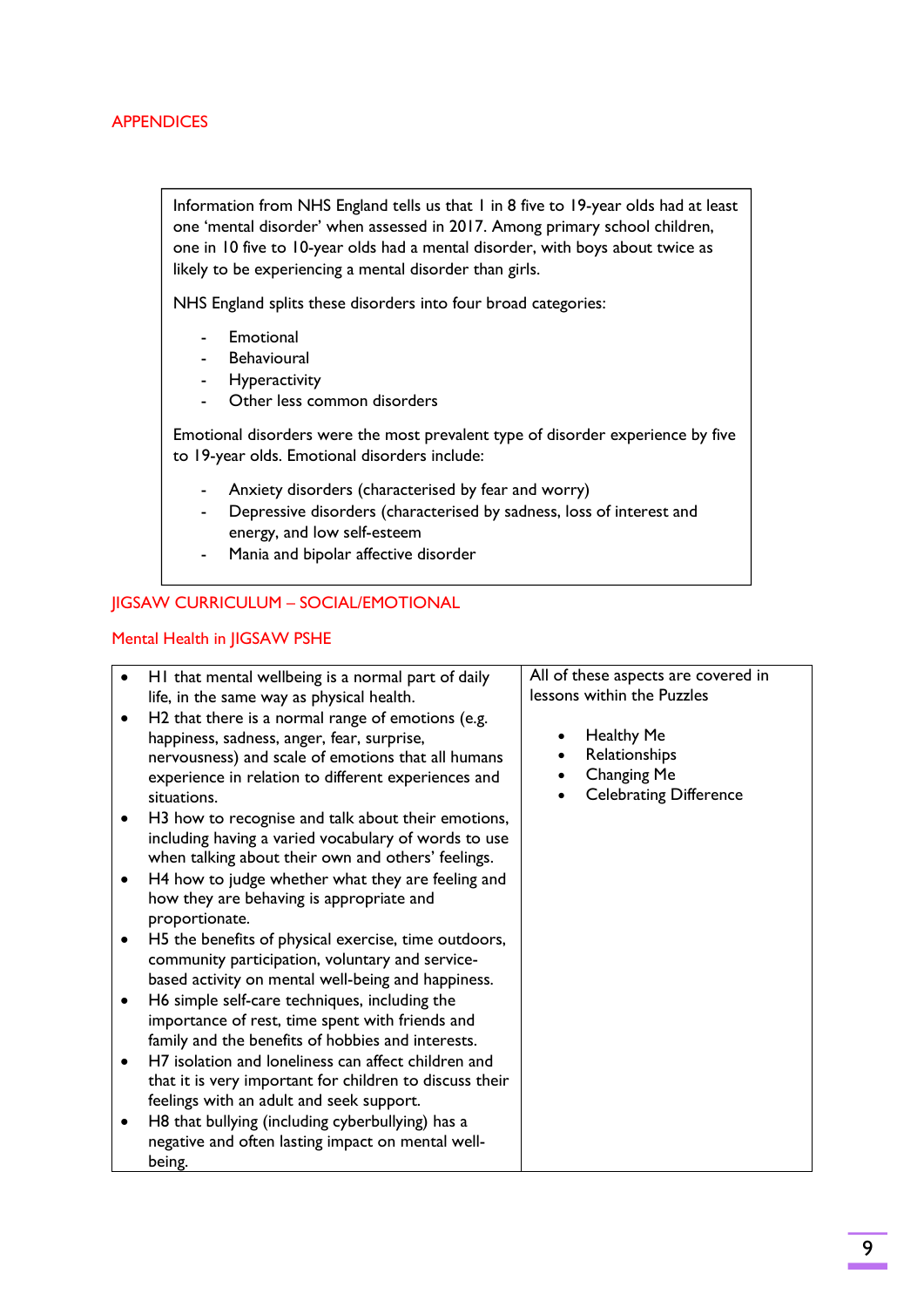| H9 where and how to seek support (including<br>recognising the triggers for seeking support),<br>including whom in school they should speak to if |  |
|---------------------------------------------------------------------------------------------------------------------------------------------------|--|
| they are worried about their own or someone                                                                                                       |  |
| else's mental well-being or ability to control their                                                                                              |  |
| emotions (including issues arising online).                                                                                                       |  |
| H10 it is common for people to experience mental                                                                                                  |  |
| ill health. For many people who do, the problems                                                                                                  |  |
| can be resolved if the right support is made                                                                                                      |  |
| available, especially if accessed early enough.                                                                                                   |  |

#### Social and Emotional Skills in JIGSAW PSHE

(Each Jigsaw Piece is a unit of work spanning over half a term. Each year group completes the same unit at the same time. This table shows the progression of skills taught from Nursery through to Year 6)

| <b>ligsaw Piece</b> | Year<br>Group | Social and Emotional Skills                                                                                                                                                                                                                                                                                                                                                                                   |
|---------------------|---------------|---------------------------------------------------------------------------------------------------------------------------------------------------------------------------------------------------------------------------------------------------------------------------------------------------------------------------------------------------------------------------------------------------------------|
| <b>Being Me</b>     | <b>EYFS</b>   | Identify feelings associated with belonging<br>$\bar{\phantom{a}}$<br>Identify feelings of happiness and sadness<br>Skills to play cooperatively with others<br>Be able to consider others' feelings<br>Be responsible in the setting<br>٠                                                                                                                                                                    |
|                     | Year I        | Understanding that they are special<br>Understand that they are safe in their class<br>Identifying helpful behaviours to make the class a safe place<br>Identify what its like to feel proud of an achievement<br>Recognise feelings associated with positive and negative consequences<br>$\overline{\phantom{a}}$<br>Understand that they have choices                                                      |
|                     | Year 2        | Recognise own feelings and know when and where to get help<br>Know how to make their class a safe and fair place<br>Show good listening skills<br>Recognise the feeling of being worried<br>$\sim$<br>Be able to work cooperatively                                                                                                                                                                           |
|                     | Year 3        | Recognise self-worth<br>Identify personal strengths<br>Be able to set a personal goal<br>Recognise feelings of happiness, sadness, worry and fear in themselves in others<br>Make other people feel valued<br>Develop compassion and empathy for others<br>$\blacksquare$<br>Be able to work collaboratively<br>$\sim$                                                                                        |
|                     | Year 4        | Identify the feelings associated with being included or excluded<br>Can make others feel valued and included<br>Be able to take on a role in a group discussion/task and contribute to the overall<br>outcome<br>Can make others feel cared for and welcomed<br>Recognise the feelings of being motivated or unmotivated<br>Be able to help friends make positive choices<br>Know how to regulate my emotions |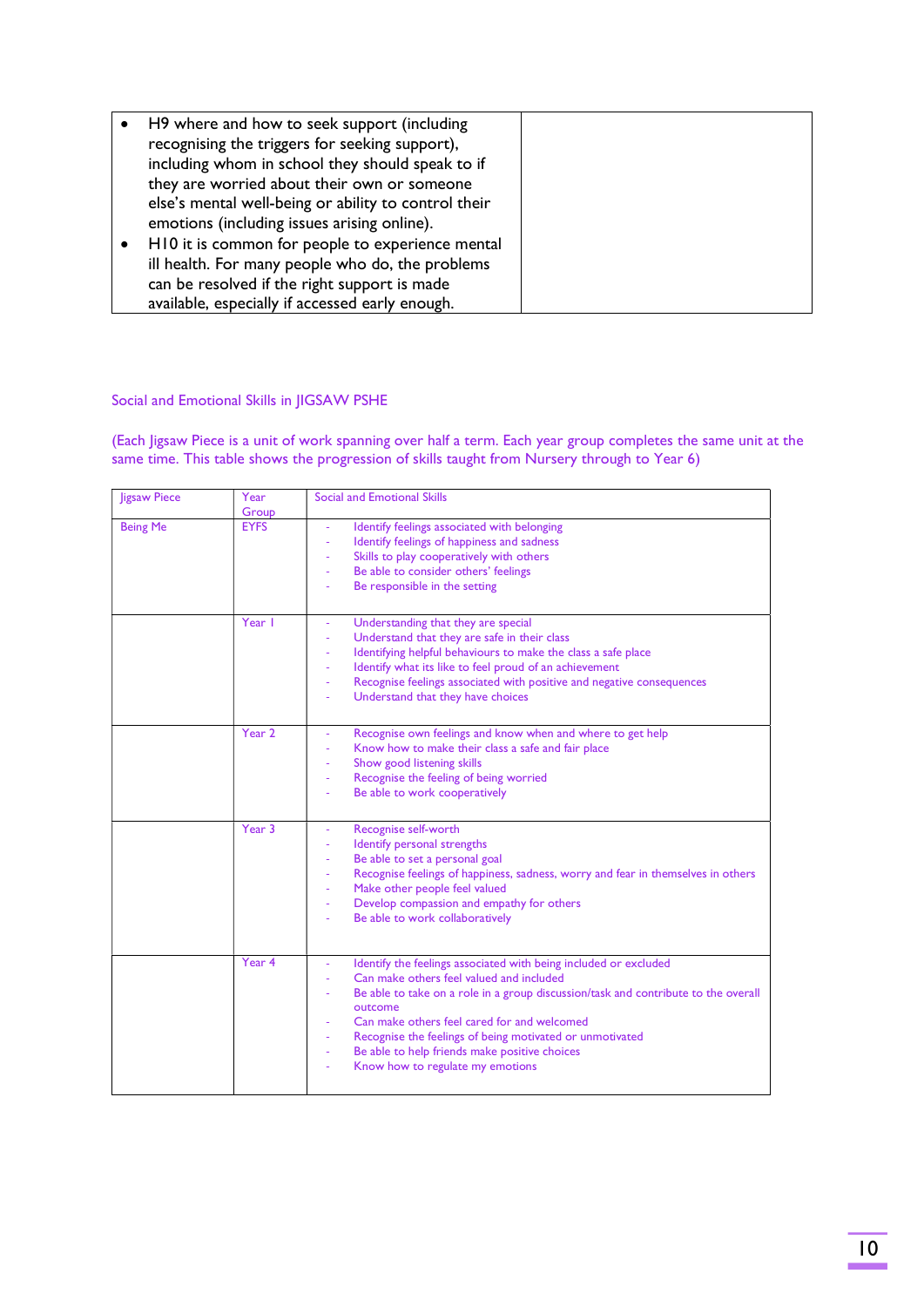| Year 5 | Be able to identify what they value most about school<br>Identify hopes for the school year<br>Empathy for people whose lives are different from their own<br>Consider their own actions and the effect they have on themselves and others<br>Be able to work as part of a group, listening and contributing effectively<br>Be able to help friends make positive choices<br>Know how to regulate my emotions                        |
|--------|--------------------------------------------------------------------------------------------------------------------------------------------------------------------------------------------------------------------------------------------------------------------------------------------------------------------------------------------------------------------------------------------------------------------------------------|
| Year 6 | Be able to make others feel welcomed and valued<br>Know own wants and needs<br>Be able to compare their life with the lives of those less fortunate<br>Demonstrate empathy and understanding towards others<br>Can demonstrate attributes of a positive role-model<br>Can take positive action to help others<br>Be able to contribute towards a group task<br>Know what effective group work is<br>Know how to regulate my emotions |

| <b>Jigsaw Piece</b> | Age         | <b>Social and Emotional Skills</b>                                                                                |
|---------------------|-------------|-------------------------------------------------------------------------------------------------------------------|
| Celebrating         | <b>EYFS</b> | Identify feelings associated with being proud                                                                     |
| differences         |             | Identify things they are good at<br>$\bar{a}$                                                                     |
|                     |             | Be able to vocalise success for themselves and about other successes                                              |
|                     |             | Identify some ways they can be different and the same as others                                                   |
|                     |             | Recognise similarities and differences between their family and other families<br>$\bar{a}$                       |
|                     |             | Identify and use skills to make a friend<br>÷.                                                                    |
|                     |             | Identify and use skills to stand up for themselves<br>$\overline{\phantom{a}}$                                    |
|                     |             | Recognise emotions when they or someone is upset, frightened or angry                                             |
|                     |             |                                                                                                                   |
|                     | Year I      | Recognise ways in which they are the same as their friends and ways they are different                            |
|                     |             | Identify what is bullying and what isn't<br>$\blacksquare$                                                        |
|                     |             | Understand how being bullied might feel                                                                           |
|                     |             | Know ways to help a person who is being bullied<br>$\overline{\phantom{a}}$                                       |
|                     |             | Identify emotions associated with making a new friend                                                             |
|                     |             | Verbalise some of the attributes that make them unique and special                                                |
|                     |             |                                                                                                                   |
|                     | Year 2      | Understand that boys and girls can be similar in lots of ways and that is okay                                    |
|                     |             | Understand that boys and girls can be different in lots of ways and that is okay<br>$\omega$                      |
|                     |             | Explain how being bullied can make someone feel<br>÷                                                              |
|                     |             | Can choose to be kind to someone who is being bullied                                                             |
|                     |             | Know how to stand up for themselves when they need to                                                             |
|                     |             | Recognise that they shouldn't judge people because they are different<br>$\omega$                                 |
|                     |             | Understand that everyone's differences make them special and unique                                               |
|                     |             |                                                                                                                   |
|                     | Year 3      | Be able to show appreciation for their families, parents and carers                                               |
|                     |             | Use the "Solve it together" technique to calm and resolve conflicts with friends and<br>$\Box$                    |
|                     |             | family                                                                                                            |
|                     |             | Empathise with people being bullied                                                                               |
|                     |             | Employ skills to support someone who is bullied                                                                   |
|                     |             | Be able to "problem-solve" a bullying situation accessing appropriate support if                                  |
|                     |             | necessary                                                                                                         |
|                     |             | Be able to recognise, accept and give compliments                                                                 |
|                     |             | Recognise feelings associated with receiving a compliment<br>$\overline{\phantom{a}}$                             |
|                     |             |                                                                                                                   |
|                     | Year 4      | Try to accept people for who they are                                                                             |
|                     |             | Identify influences that have made them think or feel positively/negatively about a                               |
|                     |             | situation                                                                                                         |
|                     |             | Identify reasons why a bystander might join in with bullying                                                      |
|                     |             | Revisit the "solve it together" technique to practise conflict and bullying scenarios<br>$\overline{\phantom{a}}$ |
|                     |             | Identify their own uniqueness<br>$\blacksquare$                                                                   |
|                     |             | Be comfortable with the way they look<br>$\overline{\phantom{a}}$                                                 |
|                     |             | Identify when a first impression they had was right or wrong<br>$\blacksquare$                                    |
|                     |             | Be non-judgemental about others who are different                                                                 |
|                     |             |                                                                                                                   |
|                     |             |                                                                                                                   |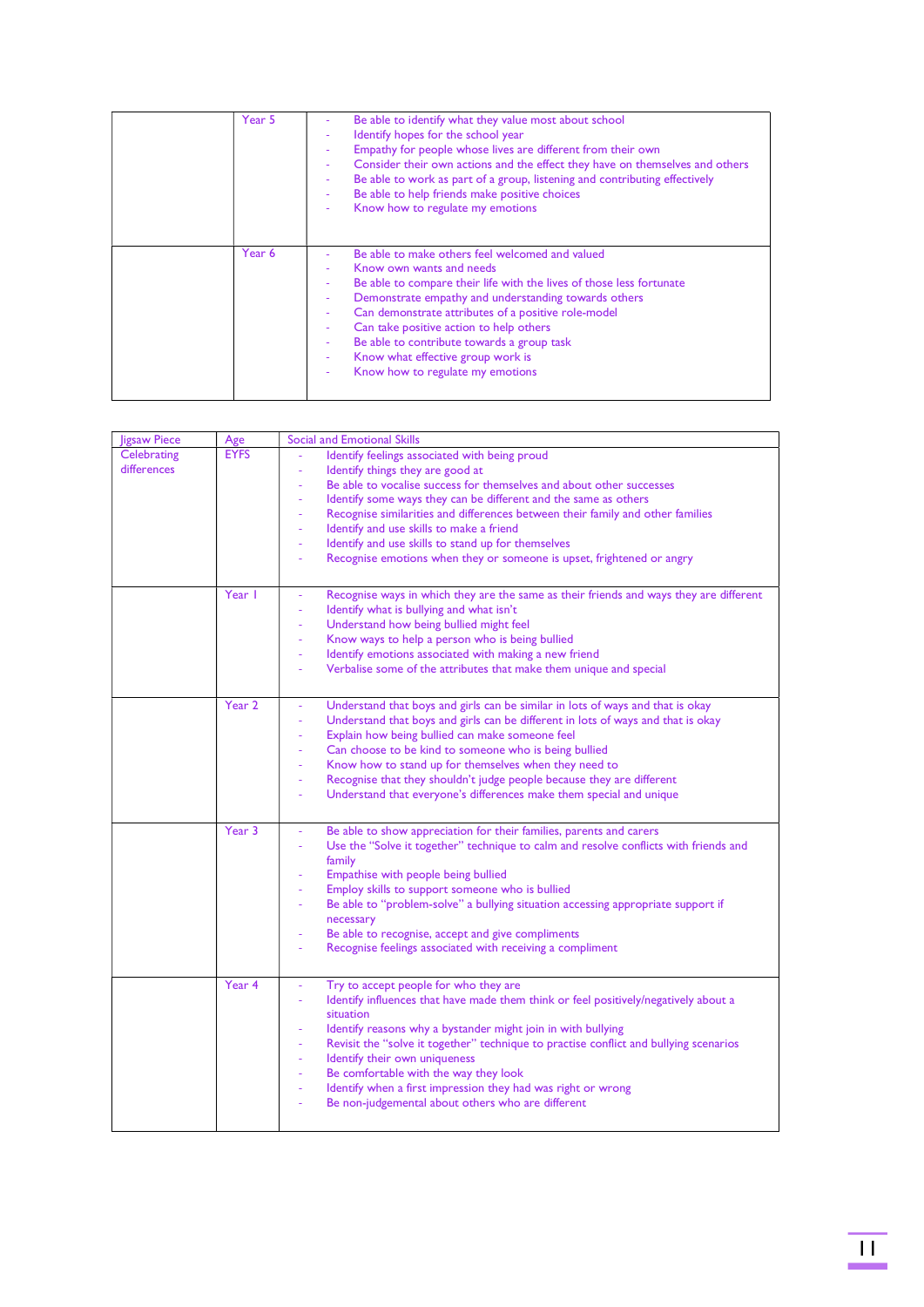| Year 5 | Identify their own culture and different cultures within their class community<br>Identify their own attitudes about people from different faith and cultural backgrounds<br>Identify a range of strategies for managing their own feelings in bullying situations<br>Identify some strategies to encourage children who use bullying behaviours to make<br>other choices<br>Be able to support children who are being bullied<br>Appreciate the value of happiness regardless of material wealth<br>Develop respect for cultures different from their own                                                               |
|--------|--------------------------------------------------------------------------------------------------------------------------------------------------------------------------------------------------------------------------------------------------------------------------------------------------------------------------------------------------------------------------------------------------------------------------------------------------------------------------------------------------------------------------------------------------------------------------------------------------------------------------|
| Year 6 | Empathise with people who are different and be aware of my own feelings towards him<br>Identify feelings associated with being excluded<br>Be able to recognise when someone is exerting power negatively in a relationship<br>Use a range of strategies when involved in a bullying situation or in situations where<br>different is a source of conflict.<br>Identify different feelings of the bully, bullied and bystanders in a bullying scenario<br>Be able to vocalise their thoughts and feelings about prejudice and discrimination and<br>why it happens<br>Appreciate people for who they are<br>Show empathy |

| <b>Jigsaw Piece</b>     | Age         | <b>Social and Emotional Skills</b>                                                   |
|-------------------------|-------------|--------------------------------------------------------------------------------------|
| <b>Dreams and Goals</b> | <b>EYFS</b> | Understand that challenges can be difficult                                          |
|                         |             | Recognise some of the feelings linked to perseverance                                |
|                         |             | Talk about a time that they kept on trying and achieved a goal                       |
|                         |             | <b>Be ambitious</b>                                                                  |
|                         |             | <b>Resilience</b>                                                                    |
|                         |             | Recognise how kind words can encourage people • Feel proud • Celebrate               |
|                         |             | <b>SUCCESS</b>                                                                       |
|                         |             |                                                                                      |
|                         | Year I      | Recognise things that they do well                                                   |
|                         |             | Explain how they learn best                                                          |
|                         |             | Celebrate an achievement with a friend                                               |
|                         |             | Recognise their own feelings when faced with a challenge                             |
|                         |             | Recognise their own feelings when they are faced with an obstacle                    |
|                         |             | Recognise how they feel when they overcome an obstacle<br>÷,                         |
|                         |             | Can store feelings of success so that they can be used in the future                 |
|                         |             |                                                                                      |
|                         | Year 2      | Be able to describe their own achievements and the feelings linked to this           |
|                         |             | Recognise their own strengths as a learner                                           |
|                         |             | Recognise how working with others can be helpful                                     |
|                         |             | Be able to work effectively with a partner<br>ä,                                     |
|                         |             | Be able to choose a partner with whom they work well                                 |
|                         |             | Be able to work as part of a group<br>÷,                                             |
|                         |             | Recognise how it feels to be part of a group that succeeds and store this feeling    |
|                         |             |                                                                                      |
|                         | Year 3      | Recognise other people's achievements in overcoming difficulties                     |
|                         |             | Imagine how it will feel when they achieve their dream / ambition<br>÷,              |
|                         |             | Can break down a goal into small steps                                               |
|                         |             | Recognise how other people can help them to achieve their goals                      |
|                         |             | Can manage feelings of frustration linked to facing obstacles                        |
|                         |             | Can share their success with others                                                  |
|                         |             | Can store feelings of success (in their internal treasure chest) to be used at       |
|                         |             | another time                                                                         |
|                         |             |                                                                                      |
|                         | Year 4      | Can talk about their hopes and dreams and the feelings associated with these         |
|                         |             | Can identify the feeling of disappointment                                           |
|                         |             | Can identify a time when they have felt disappointed                                 |
|                         |             | Be able to cope with disappointment<br>÷,                                            |
|                         |             | Help others to cope with disappointment                                              |
|                         |             | Can identify what resilience is                                                      |
|                         |             | Have a positive attitude                                                             |
|                         |             | Enjoy being part of a group challenge<br>٠                                           |
|                         |             | Can share their success with others                                                  |
|                         |             | Can store feelings of success (in their internal treasure chest) to be used at<br>÷, |
|                         |             | another time                                                                         |
|                         |             |                                                                                      |
|                         |             |                                                                                      |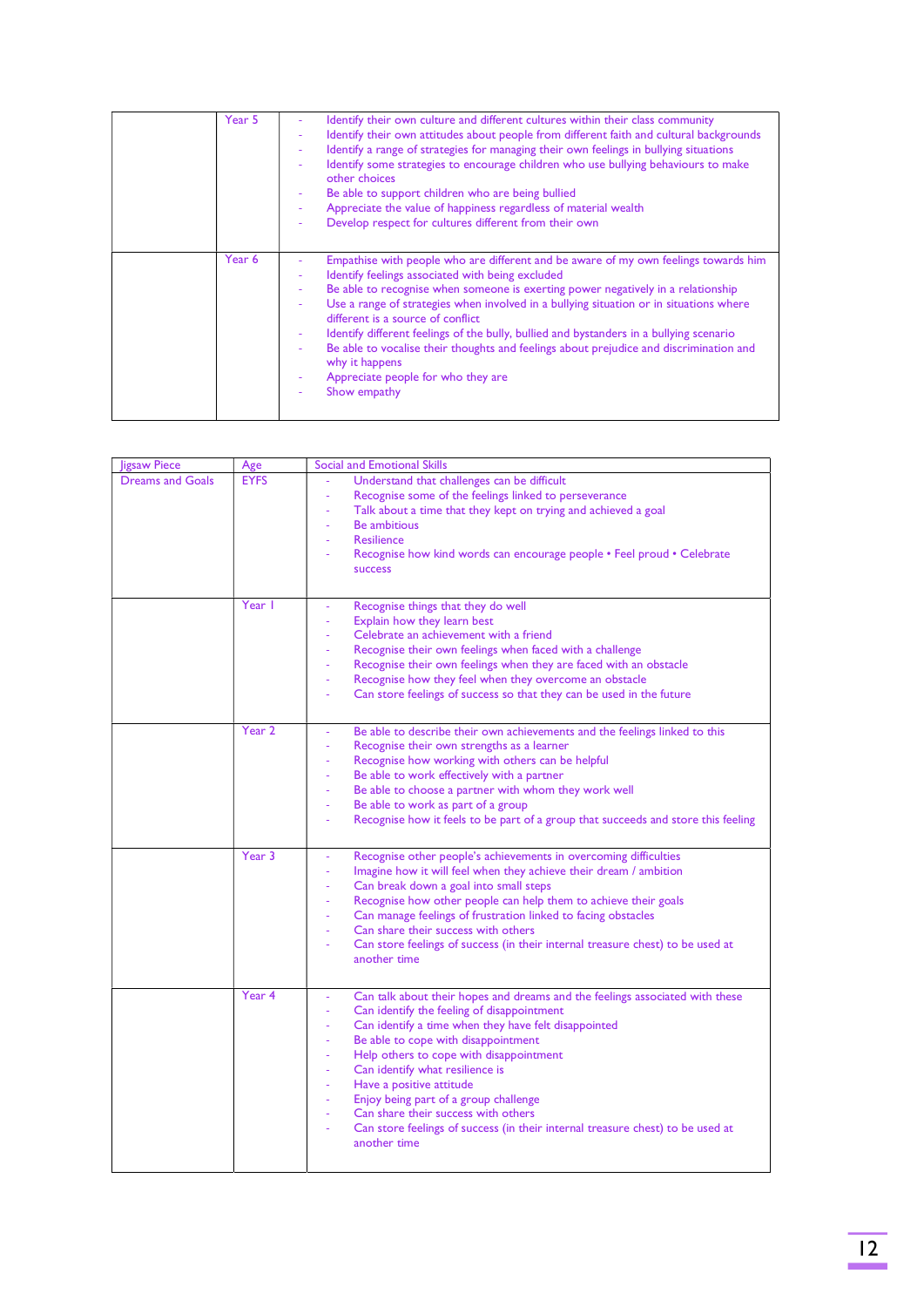| Year 5 | Verbalise what they would like their life to be like when they are grown up<br>Appreciate the contributions made by people in different jobs<br>٠<br>Appreciate the opportunities learning and education can give them<br>Reflect on the differences between their own learning goals and those of<br>someone from a different culture<br>Appreciate the differences between themselves and someone from a different<br>culture<br>Understand why they are motivated to make a positive contribution to<br>٠<br>supporting others |
|--------|-----------------------------------------------------------------------------------------------------------------------------------------------------------------------------------------------------------------------------------------------------------------------------------------------------------------------------------------------------------------------------------------------------------------------------------------------------------------------------------------------------------------------------------|
| Year 6 | Understand why it is important to stretch the boundaries of their current<br>learning<br>Set success criteria so that they know when they have achieved their goal<br>Recognise the emotions they experience when they consider people in the<br>world who are suffering or living in difficult circumstances<br>Empathise with people who are suffering or living in difficult situations<br>Be able to give praise and compliments to other people when they recognise<br>that person's achievements                            |

| ligsaw Piece      | Age         | <b>Social and Emotional Skills</b>                                                                                                                                                                                                                                                                                                                                                                |
|-------------------|-------------|---------------------------------------------------------------------------------------------------------------------------------------------------------------------------------------------------------------------------------------------------------------------------------------------------------------------------------------------------------------------------------------------------|
| <b>Healthy Me</b> | <b>EYFS</b> | Recognise how exercise makes them feel<br>Recognise how different foods can make them feel<br>Can explain what they need to do to stay healthy<br>Can give examples of healthy food<br>$\overline{\phantom{a}}$<br>Can explain how they might feel if they don't get enough sleep<br>٠<br>Can explain what to do if a stranger approaches them                                                    |
|                   | Year I      | Feel good about themselves when they make healthy choices<br>$\blacksquare$<br>Realise that they are special<br>Keep themselves safe<br>Recognise ways to look after themselves if they feel poorly<br>Recognise when they feel frightened and know how to ask for help<br>$\blacksquare$<br>Recognise how being healthy helps them to feel happy<br>۰                                            |
|                   | Year 2      | Desire to make healthy choices<br>÷,<br>Identify when a feeling is weak and when a feeling is strong<br>÷,<br>Feel positive about caring for their bodies and keeping it healthy<br>Have a healthy relationship with food<br>Express how it feels to share healthy food with their friends                                                                                                        |
|                   | Year 3      | Able to set themselves a fitness challenge<br>Recognise what it feels like to make a healthy choice<br>Identify how they feel about drugs<br>Can express how being anxious or scared feels<br>$\overline{\phantom{a}}$<br>Can take responsibility for keeping themselves and others safe<br>$\overline{\phantom{a}}$<br>Respect their own bodies and appreciate what they do                      |
|                   | Year 4      | Can identify the feelings that they have about their friends and different<br>friendship groups<br>Recognise how different people and groups thy interact with impact on them<br>Identify which people they most want to be friends with<br>Recognise negative feelings of anxiety and fear associated with pressure<br>÷,<br>Can tap into their inner strength and know-how to be assertive<br>÷ |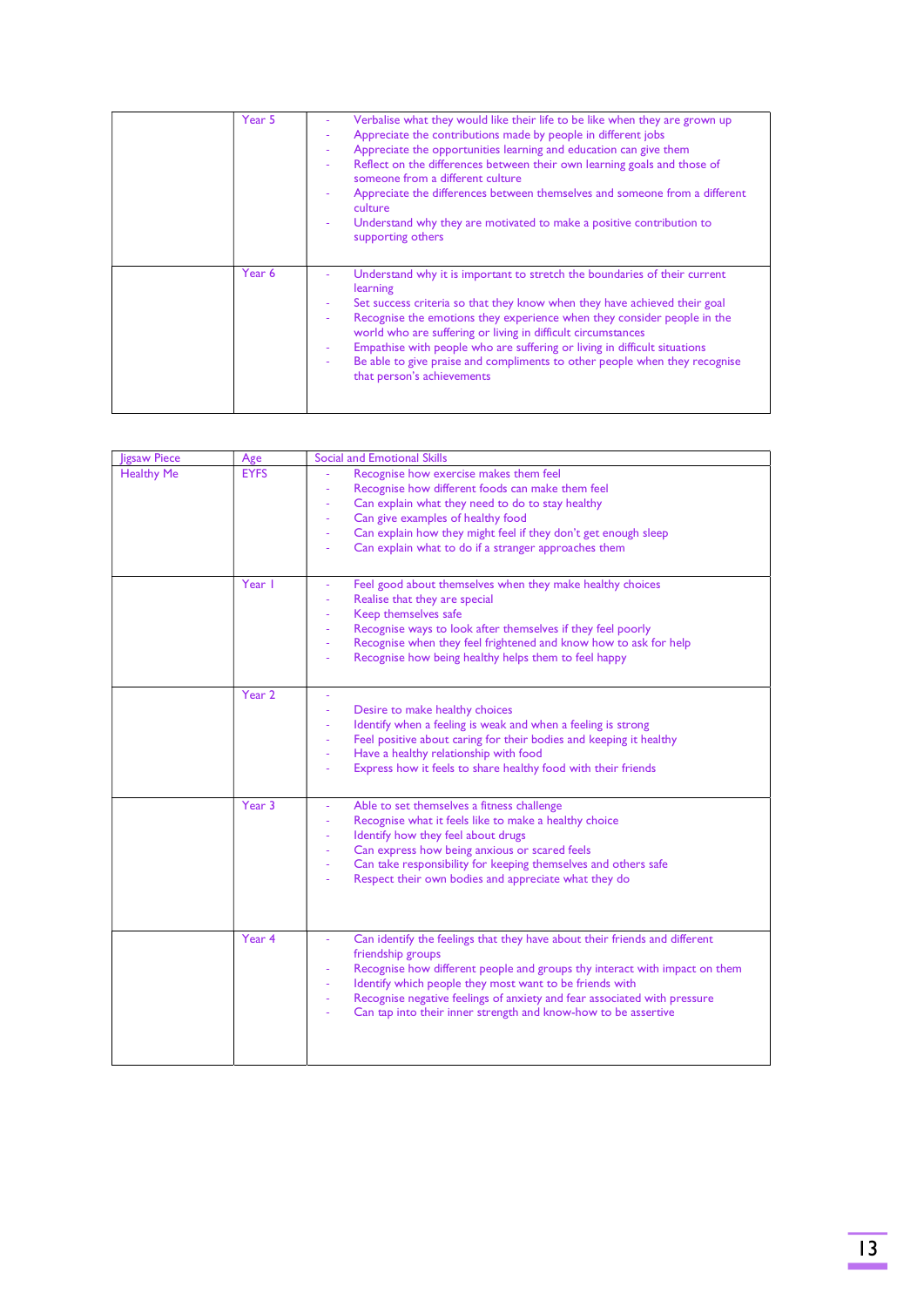| Year 5 | Can make informed decisions about whether or not they choose to smoke<br>when they are older<br>Can make informed decisions about whether they choose to drink alcohol when<br>they are older<br>Recognise strategies for resisting pressure<br>Can identify ways to keep themselves calm in an emergency<br>Can reflect on their own body image and know how important it is that this is<br>positive<br>Accept and respect themselves for who they are<br>Respect and value their own bodies<br>Be motivated to keep themselves healthy and happy |
|--------|-----------------------------------------------------------------------------------------------------------------------------------------------------------------------------------------------------------------------------------------------------------------------------------------------------------------------------------------------------------------------------------------------------------------------------------------------------------------------------------------------------------------------------------------------------|
| Year 6 | Are motivated to care for their own physical and emotional health<br>Are motivated to find ways to be happy and cope with life's situations without<br>using drugs<br>Identify ways that someone who is being exploited could help themselves<br>Suggest strategies someone could use to avoid being pressured<br>Recognise that people have different attitudes towards mental health/illness<br>Can use different strategies to manage stress and pressure                                                                                        |

| ligsaw Piece         | Age         | <b>Social and Emotional Skills</b>                                                                                                                                                                                                                                                                                                                                                                                                                                                                                                                                                                                                                                                                             |
|----------------------|-------------|----------------------------------------------------------------------------------------------------------------------------------------------------------------------------------------------------------------------------------------------------------------------------------------------------------------------------------------------------------------------------------------------------------------------------------------------------------------------------------------------------------------------------------------------------------------------------------------------------------------------------------------------------------------------------------------------------------------|
| <b>Relationships</b> | <b>EYFS</b> | Can identify what jobs they do in their family and those carried out by<br>parents/carers and siblings<br>Can suggest ways to make a friend or help someone who is lonely<br>Can use different ways to mend a friendship<br>Can recognise what being angry feels like<br>Can use Calm Me time when angry or upset<br>$\overline{\phantom{a}}$                                                                                                                                                                                                                                                                                                                                                                  |
|                      | Year I      | Can express how it feels to be part of a family and to care for family members<br>Can say what being a good friend means<br>Can show skills of friendship<br>Can identify forms of physical contact they prefer<br>Can say no when they receive a touch they don't like<br>Can praise themselves and others<br>$\overline{\phantom{a}}$<br>Can recognise some of their personal qualities<br>Can say why they appreciate a special relationship<br>٠                                                                                                                                                                                                                                                           |
|                      | Year 2      | Can identify the different roles and responsibilities in their family<br>Can recognise the value that families can bring<br>Can recognise and talk about the types of physical contact that is acceptable or<br>unacceptable<br>Can use positive problem-solving techniques to resolve a friendship conflict<br>Can identify the negative feelings associated with keeping a worry secret<br>$\overline{\phantom{a}}$<br>Can identify the feelings associated with trust<br>$\bar{\phantom{a}}$<br>Can identify who they trust in their own relationships<br>Can give and receive compliments<br>$\overline{\phantom{a}}$<br>Can say who they would go to for help if they worried or scared<br>$\blacksquare$ |
|                      | Year 3      | Can identify the responsibilities they have within their family<br>Can use solve-it-together in a conflict scenario and find a win-win outcome<br>Know how to access help if they are concerned about anything on social media<br>or the internet<br>Can empathise with people from other countries who may not have a fair<br>job/less fortunate<br>Understand that they are connected to the global community in many different<br>ways<br>Can identify similarities in children's rights around the world<br>÷,<br>Can identify their own wants and needs and how these may be similar or<br>÷<br>different from other children in school and the global community                                          |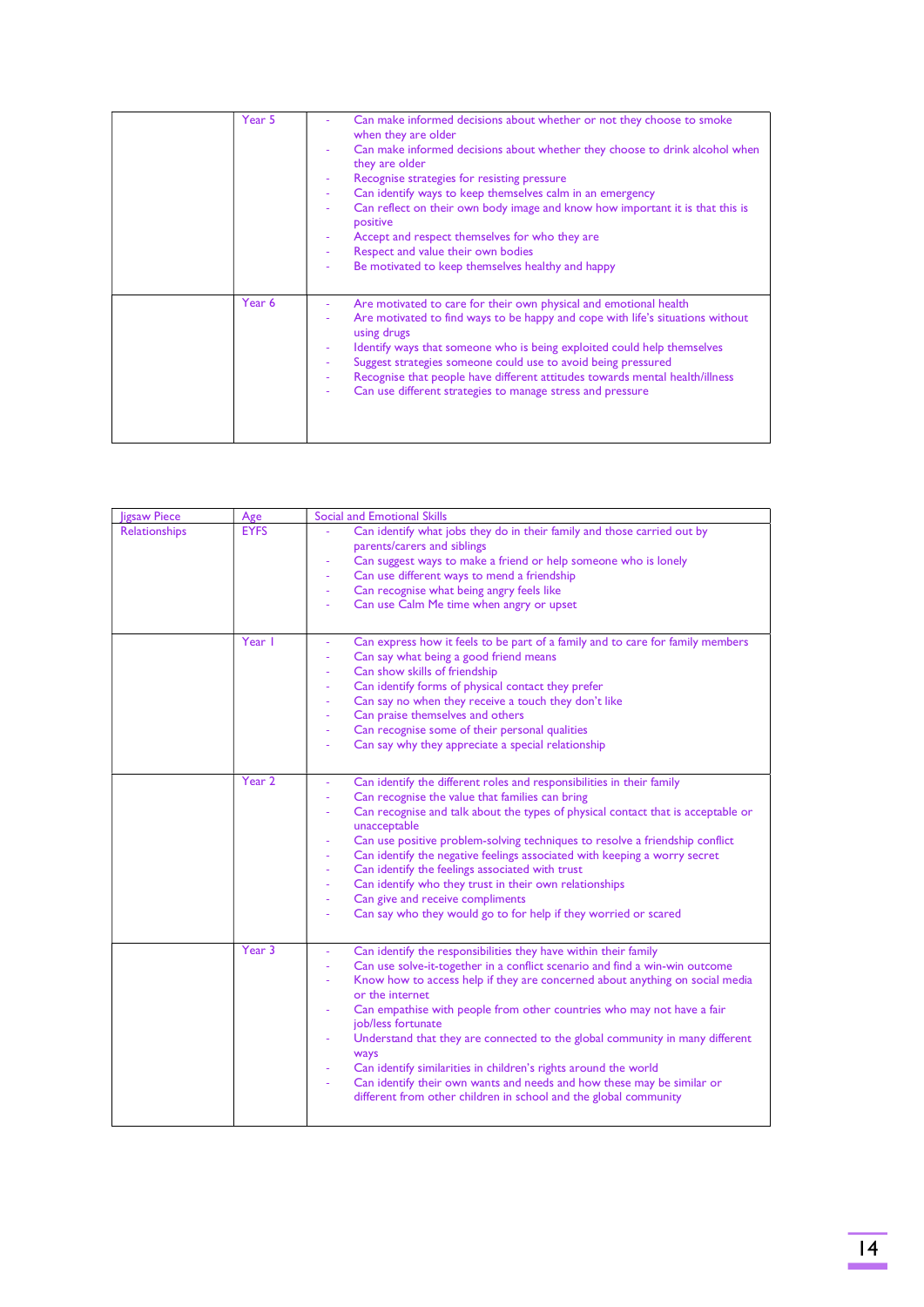| Year 4 | Can identify feelings and emotions that accompany jealousy<br>Can suggest positive strategies for managing jealousy<br>Can identify people who are special to them and express why<br>Can identify the feelings and emotions that accompany loss<br>Can suggest strategies for managing loss<br>Can tell you about someone they no longer see<br>Can suggest ways to manage relationship changes including how to negotiate                                                                                                                                        |
|--------|--------------------------------------------------------------------------------------------------------------------------------------------------------------------------------------------------------------------------------------------------------------------------------------------------------------------------------------------------------------------------------------------------------------------------------------------------------------------------------------------------------------------------------------------------------------------|
| Year 5 | Can suggest strategies for building self-esteem of themselves and others<br>Can identify when an online community/social media group feels risky,<br>uncomfortable, or unsafe<br>Can suggest strategies for staying safe online/social media<br>Can say how to report unsafe online/social network activity<br>٠<br>Can identify when an online game is safe or unsafe<br>Can suggest ways to monitor and reduce screen time<br>$\overline{\phantom{a}}$<br>Can suggest strategies for managing unhelpful pressures online or in social<br>networks                |
| Year 6 | Recognise that people can get problems with their mental health and that it is<br>nothing to be ashamed of<br>Can help themselves and others when worried about a mental health problem<br>Recognise when they are feeling grief and have strategies to manage them<br>Demonstrate ways they could stand up for themselves and their friends in<br>situation where others are trying to gain power or control<br>Can resist pressure to do something online that might hurt themselves or<br>others<br>Can take responsibility for their own safety and well-being |

| <b>Jigsaw Piece</b> | Age               | Social and Emotional Skills                                                                                                                                                                                                                                                                                                                                                                                                                                                                                                                                                                                                                                                                                                      |
|---------------------|-------------------|----------------------------------------------------------------------------------------------------------------------------------------------------------------------------------------------------------------------------------------------------------------------------------------------------------------------------------------------------------------------------------------------------------------------------------------------------------------------------------------------------------------------------------------------------------------------------------------------------------------------------------------------------------------------------------------------------------------------------------|
| <b>Changing Me</b>  | <b>EYFS</b>       | Can identify how they have changed from a baby<br>Can say what might change for them when they get older<br>Recognise that changing class can illicit happy and/or sad emotions<br>Can say how they feel about changing class/growing up<br>$\overline{\phantom{a}}$<br>Can identify positive memories from the past year in school/home                                                                                                                                                                                                                                                                                                                                                                                         |
|                     | Year I            | Understand and accepts that change is a natural part of getting older<br>Can identify some things that have changed and some things that have stayed the<br>same since being a baby (including the body)<br>Can express why they enjoy learning<br>Can suggest ways to manage change e.g. moving to a new class                                                                                                                                                                                                                                                                                                                                                                                                                  |
|                     | Year <sub>2</sub> | Can appreciate that changes will happen and that some can be controlled and<br>others not<br>Be able to express how they feel about changes<br>Show appreciation for people who are older<br>Can recognise the independence and responsibilities they have now compared<br>to being a baby or toddler<br>Can say what greater responsibilities and freedoms they may have in the future<br>Can say who they would go to for help if worried or scared<br>Can say what types of touch they find comfortable/uncomfortable<br>Be able to confidently ask someone to stop if they are being hurt or frightened<br>$\overline{\phantom{a}}$<br>Can say what they are looking forward to in the next year<br>$\overline{\phantom{a}}$ |
|                     | Year 3            | Can express how they feel about babies<br>Can describe the emotions that a new baby can bring to a family<br>Can express how they feel about puberty<br>$\overline{\phantom{a}}$<br>Can say who they can talk to about puberty if they have any worries<br>$\overline{\phantom{a}}$<br>Can identify stereotypical family roles and challenge these ideas, e.g. it may not<br>$\overline{\phantom{a}}$<br>always be Mum who does the laundry<br>Can identify changes they are looking forward to in the next year<br>$\overline{\phantom{a}}$<br>Can suggest ways to help them manage feelings during changes they are more<br>$\blacksquare$<br>anxious about                                                                    |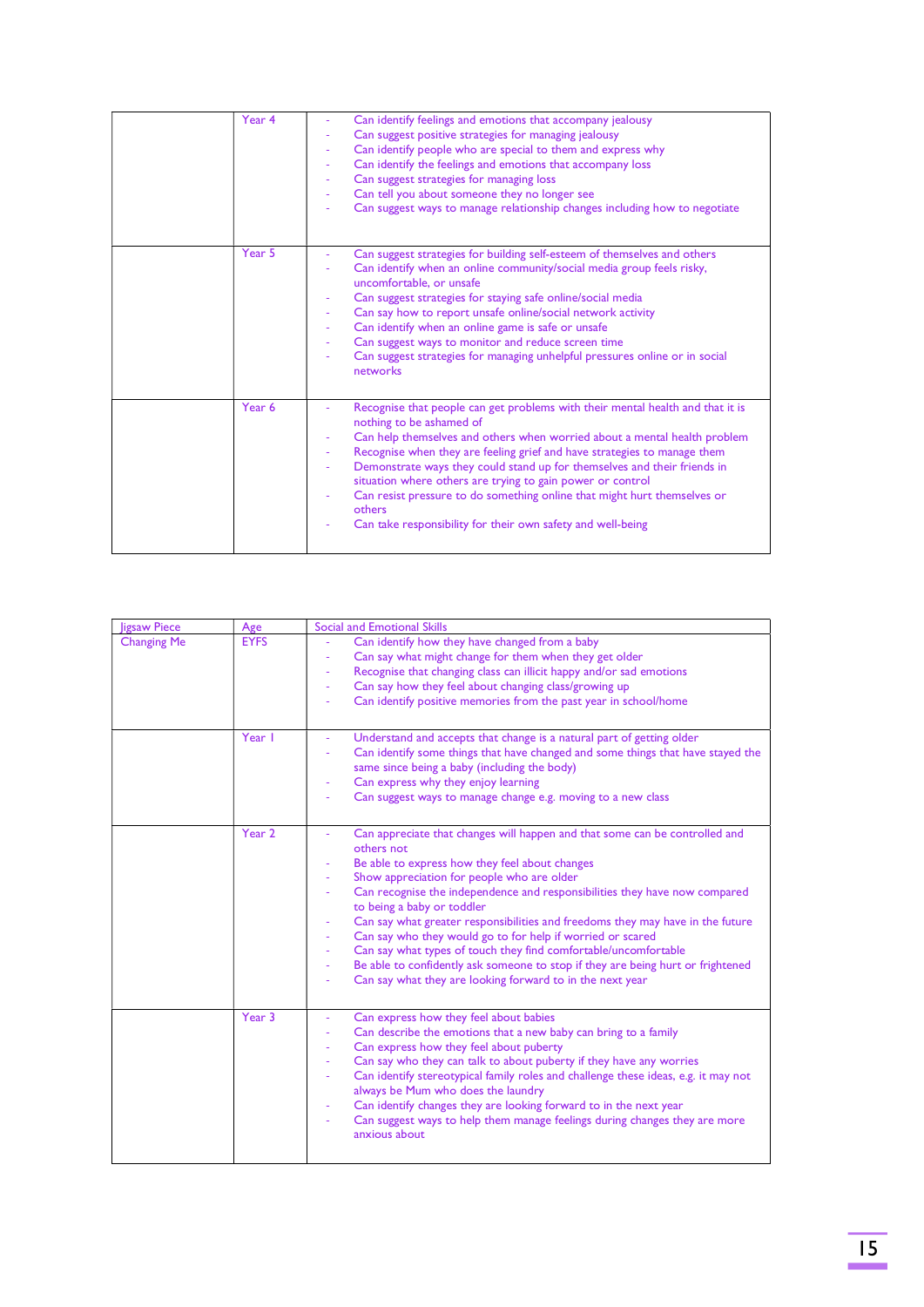| Year 4 | Can appreciate their own uniqueness and that of others<br>Can express how they feel about having children when they grow up<br>Can express any concerns they have about puberty<br>Can say who they can talk to about puberty if they are worried<br>Can apply the circle of change model to themselves to have strategies for<br>managing change<br>Have strategies for managing the emotions relating to change                                                                                                                                                                                                                                |
|--------|--------------------------------------------------------------------------------------------------------------------------------------------------------------------------------------------------------------------------------------------------------------------------------------------------------------------------------------------------------------------------------------------------------------------------------------------------------------------------------------------------------------------------------------------------------------------------------------------------------------------------------------------------|
| Year 5 | Can celebrate what they like about their own and thers' self-image and body-<br>image<br>Can suggest ways to boost self-esteem of self and others<br>Recognise that puberty is a natural process that happens to everybody and that<br>it will be okay for them<br>Can ask questions about puberty to seek clarification<br>Can express how they feel about having a romantic relationship when they are<br>an adult<br>Can express how they feel about having children when they are an adult<br>Can express how they feel about becoming a teenager<br>Can say who they can talk to if concerned about puberty or becoming a<br>teenager/adult |
| Year 6 | Recognise ways that can develop their own self-esteem<br>Can express how they feel about the changes that will happen to them during<br>puberty<br>Recognise how they feel when they reflect on the development and birth of a<br>baby<br>Understand that mutual respect is essential in a boyfriend/girlfriend relationship<br>and that they shouldn't feel pressured into doing something that they don't want<br>to<br>Can celebrate what they like about their own and others' self-image and body-<br>image<br>Use strategies to prepare themselves emotionally for the transition (changes) to<br>secondary school                         |

# Signpost to further information

|                                        | Online support              | books                                 |
|----------------------------------------|-----------------------------|---------------------------------------|
| Self-harm                              | SelfHarm.co.uk:             | Pooky Knightsmith (2015) Self-Harm    |
|                                        | www.selfharm.co.uk          | and Eating Disorders in Schools: A    |
| Self-harm describes any behaviour      |                             | Guide to Whole School Support and     |
| where a young person causes harm to    | <b>National Self-Harm</b>   | Practical Strategies. London: Jessica |
| themselves in order to cope with       | Network:                    | <b>Kingsley Publishers</b>            |
| thoughts, feelings or experiences they | www.nshn.co.uk              |                                       |
| are not able to manage in any other    |                             | Keith Hawton and Karen Rodham         |
| way. It most frequently takes the form |                             | (2006) By Their Own Young Hand:       |
| of cutting, burning or non-lethal      |                             | Deliberate Self-harm and Suicidal     |
| overdoses in adolescents, while        |                             | Ideas in Adolescents. London: Jessica |
| younger children and young people      |                             | <b>Kingsley Publishers</b>            |
| with special needs are more likely to  |                             |                                       |
| pick or scratch at wounds, pull out    |                             | Carol Fitzpatrick (2012) A Short      |
| their hair or bang or bruise           |                             | Introduction to Understanding and     |
| themselves.                            |                             | Supporting Children and Young         |
|                                        |                             | People Who Self-Harm. London:         |
|                                        |                             | Jessica Kingsley Publishers           |
|                                        |                             |                                       |
|                                        |                             |                                       |
|                                        |                             |                                       |
| Depression                             | <b>Depression Alliance:</b> | Christopher Dowrick and Susan         |
|                                        | www.depressionalliance.o    | Martin (2015) Can I Tell you about    |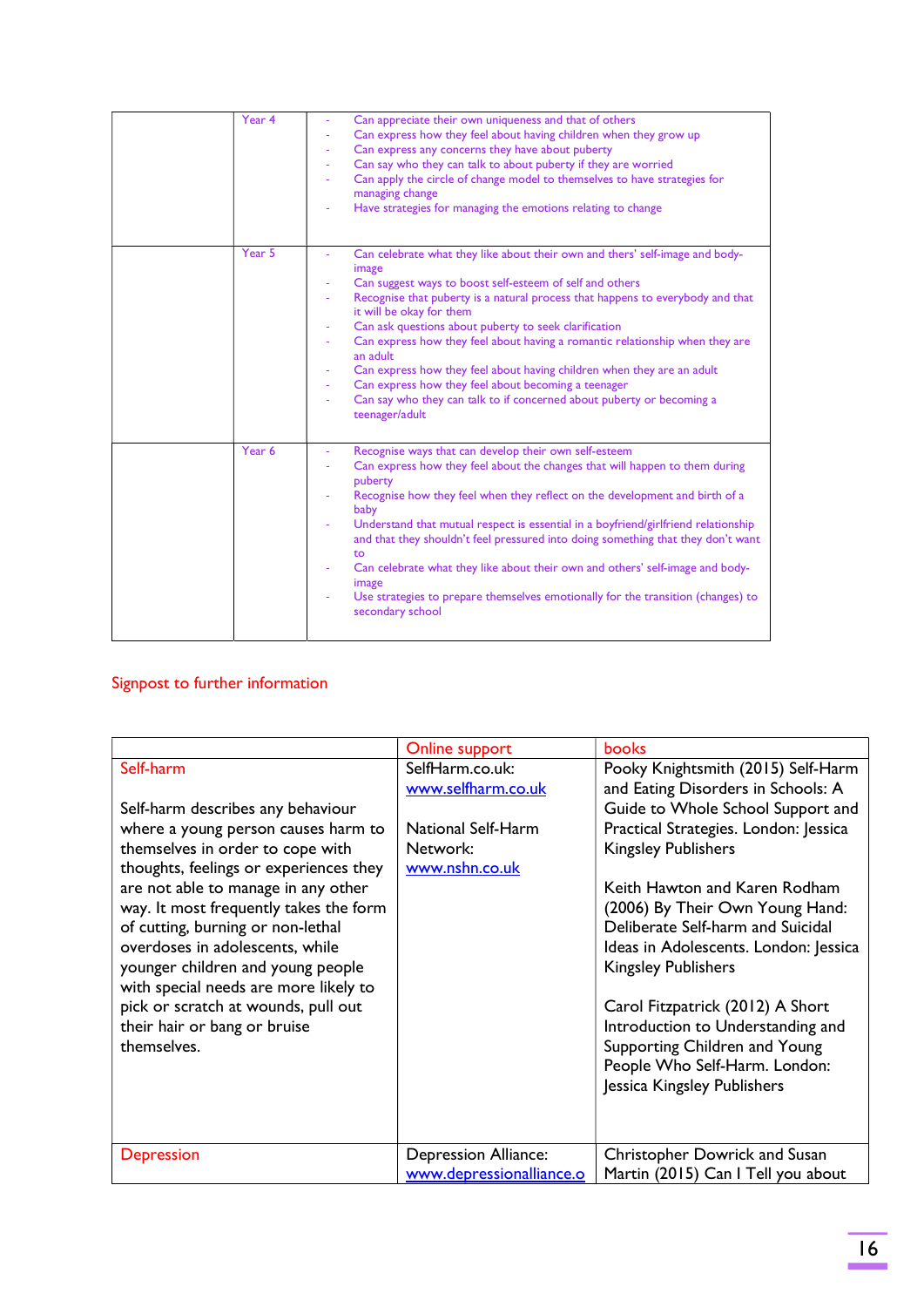| Ups and downs are a normal part of<br>life for all of us, but for someone who<br>is suffering from depression these ups<br>and downs may be more extreme.<br>Feelings of failure, hopelessness,<br>numbness or sadness may invade their<br>day-to-day life over an extended<br>period of weeks or months, and have<br>a significant impact on their behaviour<br>and ability and motivation to engage in<br>day-to-day activities.                                                                                                                                                                                                                                      | rg/information/what-<br>depression                                                                                   | Depression?: A guide for friends,<br>family and professionals. London:<br>Jessica Kingsley Publishers                                                                                                                                                                                                           |
|-------------------------------------------------------------------------------------------------------------------------------------------------------------------------------------------------------------------------------------------------------------------------------------------------------------------------------------------------------------------------------------------------------------------------------------------------------------------------------------------------------------------------------------------------------------------------------------------------------------------------------------------------------------------------|----------------------------------------------------------------------------------------------------------------------|-----------------------------------------------------------------------------------------------------------------------------------------------------------------------------------------------------------------------------------------------------------------------------------------------------------------|
| Anxiety, panic attacks and phobias<br>Anxiety can take many forms in<br>children and young people, and it is<br>something that each of us experiences<br>at low levels as part of normal life.<br>When thoughts of anxiety, fear or<br>panic are repeatedly present over<br>several weeks or months and/or they<br>are beginning to impact on a young<br>person's ability to access or enjoy day-<br>to-day life, intervention is needed.                                                                                                                                                                                                                               | <b>Anxiety UK:</b><br>www.anxietyuk.org.uk                                                                           | Lucy Willetts and Polly Waite (2014)<br>Can I Tell you about Anxiety?: A<br>guide for friends, family and<br>professionals. London: Jessica<br><b>Kingsley Publishers</b><br>Carol Fitzpatrick (2015) A Short<br>Introduction to Helping Young<br>People Manage Anxiety. London:<br>Jessica Kingsley Publishers |
| <b>Obsessions and compulsions</b><br>Obsessions describe intrusive<br>thoughts or feelings that enter our<br>minds which are disturbing or<br>upsetting; compulsions are the<br>behaviours we carry out in order to<br>manage those thoughts or feelings. For<br>example, a young person may be<br>constantly worried that their house<br>will burn down if they don't turn off<br>all switches before leaving the house.<br>They may respond to these thoughts<br>by repeatedly checking switches,<br>perhaps returning home several times<br>to do so. Obsessive compulsive<br>disorder (OCD) can take many forms<br>- it is not just about cleaning and<br>checking. | <b>OCD UK:</b><br>www.ocduk.org/ocd                                                                                  | Amita Jassi and Sarah Hull (2013)<br>Can I Tell you about OCD?: A guide<br>for friends, family and professionals.<br>London: Jessica Kingsley Publishers<br>Susan Conners (2011) The Tourette<br>Syndrome & OCD Checklist: A<br>practical reference for parents and<br>teachers. San Francisco: Jossey-Bass     |
| <b>Suicidal Feelings</b><br>Young people may experience<br>complicated thoughts and feelings<br>about wanting to end their own lives.<br>Some young people never act on                                                                                                                                                                                                                                                                                                                                                                                                                                                                                                 | Prevention of young<br>suicide UK - PAPYRUS:<br>www.papyrus-uk.org<br>On the edge: Child Line<br>spotlight report on | Keith Hawton and Karen Rodham<br>(2006) By Their Own Young Hand:<br>Deliberate Self-harm and Suicidal<br>Ideas in Adolescents. London: Jessica<br><b>Kingsley Publishers</b>                                                                                                                                    |